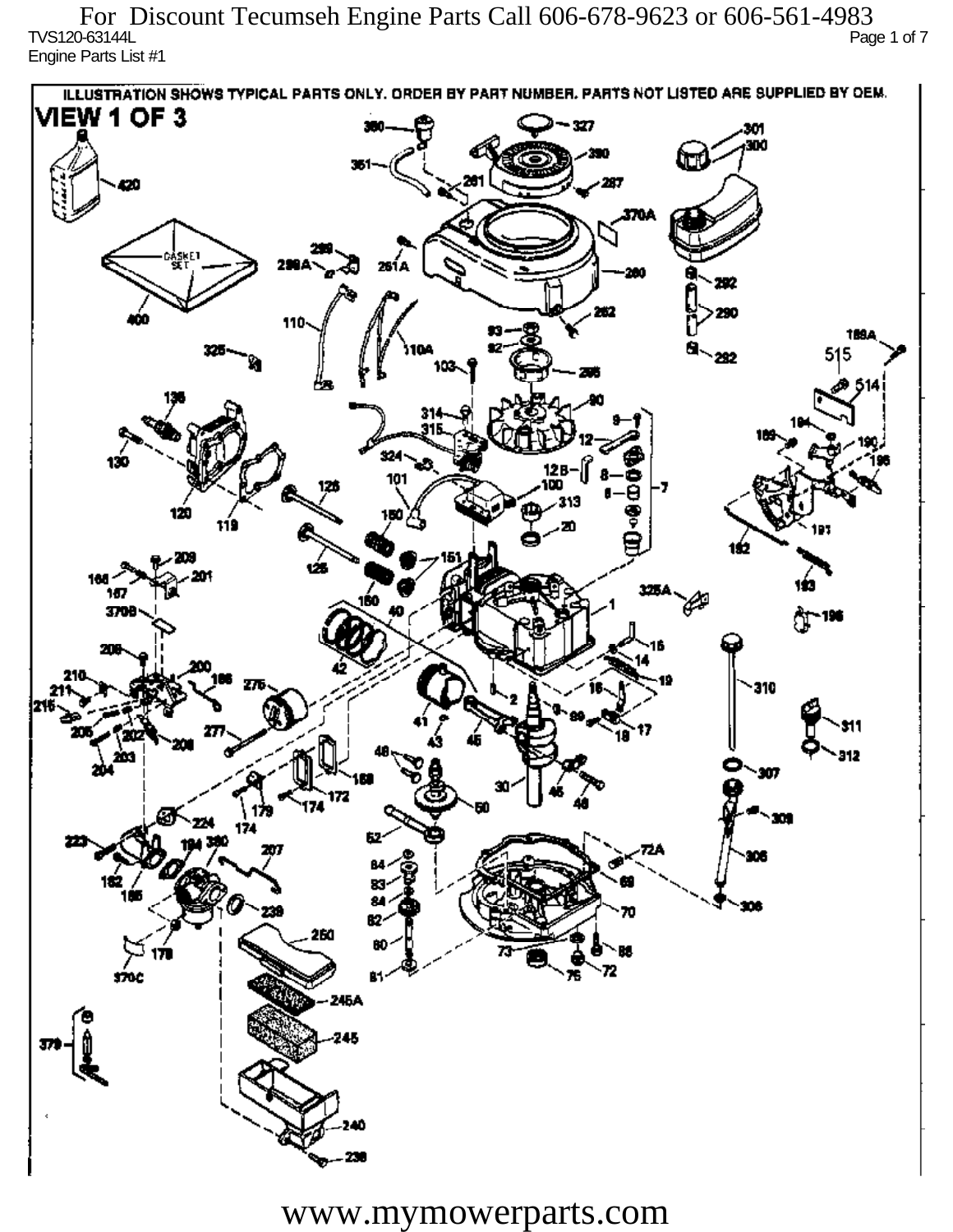|    | Ref # Part Number      |    | Qty Description                                     |
|----|------------------------|----|-----------------------------------------------------|
| 1. | 36478A                 |    | 1 Cylinder (Incl. 2,7,20 & 125)                     |
|    | 2 26727                |    | 2 Dowel Pin                                         |
|    | 6 33734                | 1. | <b>Breather Element</b>                             |
|    | 7 36557                | 1  | Breather Body Ass'y. (Incl. 6 & 12)                 |
|    | 12 36558               | 1. | <b>Breather Cover &amp; Tube</b>                    |
|    | 14 28277               |    | 1 Washer                                            |
|    | 15 30589               |    | 1 Governor Rod (Incl. 14)                           |
|    | 16 31383A              |    | 1 Governor Lever                                    |
|    | 17 31335               |    | 1 Governor Lever Clamp                              |
|    | 18 650548              |    | 1 Screw, 8-32 x 5/16"                               |
|    | 19 31361               |    | 1 Extension Spring                                  |
|    | 20 32600               |    | 1 Oil Seal                                          |
|    | 30 34570A              |    | 1 Crankshaft                                        |
|    | 40 36073               |    | 1 Piston, Pin & Ring Set (Std.)                     |
|    | 40 36074               |    | 1 Piston, Pin & Ring Set (.010" OS)                 |
|    | 40 36075               |    | 1 Piston, Pin & Ring Set (.020" OS)                 |
|    | 41 36070               |    | 1 Piston & Pin Ass'y. (Std.) (Incl. 43)             |
|    | 41 36071               |    | 1 Piston & Pin Ass'y. (.010" OS) (Incl. 43)         |
|    | 41 36072               | 1  | Piston & Pin Ass'y. (.020" OS) (Incl. 43)           |
|    | 42 36076               | 1  | Ring Set (Std.)                                     |
|    | 42 36077               | 1  | Ring Set (.010" OS)                                 |
|    | 42 36078               | 1  | Ring Set (.020" OS)                                 |
|    | 43 20381               |    | 2 Piston Pin Retaining Ring                         |
|    | 45 32875               |    | 1 Connecting Rod Ass'y. (Incl. 46)                  |
|    | 46 32610A              |    | 2 Connecting Rod Bolt                               |
|    | 48 27241               |    | 2 Valve Lifter                                      |
|    | 50 35992               |    | 1 Camshaft (MCR)                                    |
|    | 52 29914               |    | 1 Oil Pump Ass'y.                                   |
|    | 69 35261               |    | 1 * Mounting Flange Gasket                          |
|    | 70 34311D              | 1  | Mounting Flange (Incl. 72 thru 83)                  |
|    | 72 36083               | 1. | Oil Drain Plug<br>Oil Seal                          |
|    | 75 27897               | 1. |                                                     |
|    | 80 30574A<br>81 30590A | 1. | <b>Governor Shaft</b><br>1 Washer                   |
|    | 82 30591               |    |                                                     |
|    | 83 30588A              |    | Governor Gear Ass'y. (Incl. 81)<br>1 Governor Spool |
|    | 86 650488              |    | 6 Screw, 1/4-20 x 1-1/4"                            |
|    | 89 611004              |    | <b>Flywheel Key</b>                                 |
|    | 90 611112              |    | 1 Flywheel                                          |
|    | 92 650815              | 1. | <b>Belleville Washer</b>                            |
|    | 93 650816              |    | 1 Flywheel Nut                                      |
|    | 100 34443A             |    | 1 Solid State Ignition                              |
|    | 101 610118             |    | 1 Spark Plug Cover                                  |
|    | 103 651007             |    | 2 Screw, Torx T-15, 10-24 x 15/16"                  |
|    | 110 34961              |    | 1 Ground Wire                                       |
|    | 110C 36230             |    | 1 Ground Wire                                       |
|    | 119 36477              |    | 1 * Cylinder Head Gasket                            |
|    | 120 36476              |    | 1 Cylinder Head                                     |
|    | 125 36471              |    | 1 Exhaust Valve (Std.) (Incl. 151)                  |
|    | 125 36472              |    | 1 Exhaust Valve (1/32" OS) (Incl. 151)              |
|    | 126 29314B             |    | 1 Intake Valve (Std.) (Incl. 151)                   |
|    | 126 29315C             | 1. | Intake Valve (1/32" OS) (Incl. 151)                 |
|    | 130 6021A              |    | 8 Screw, 5/16-18 x 1-1/2"                           |
|    | 135 35395              |    | Resistor Spark Plug (RJ19LM)                        |
|    | 150 35991              |    | 2 Valve Spring                                      |
|    | 151 31673              |    | 2 Valve Spring Cap                                  |
|    | 169 27234A             |    | 1 * Valve Cover Gasket                              |
|    | 172 32755              |    | 1 Valve Cover                                       |
|    | www.mymowerparts.com   |    |                                                     |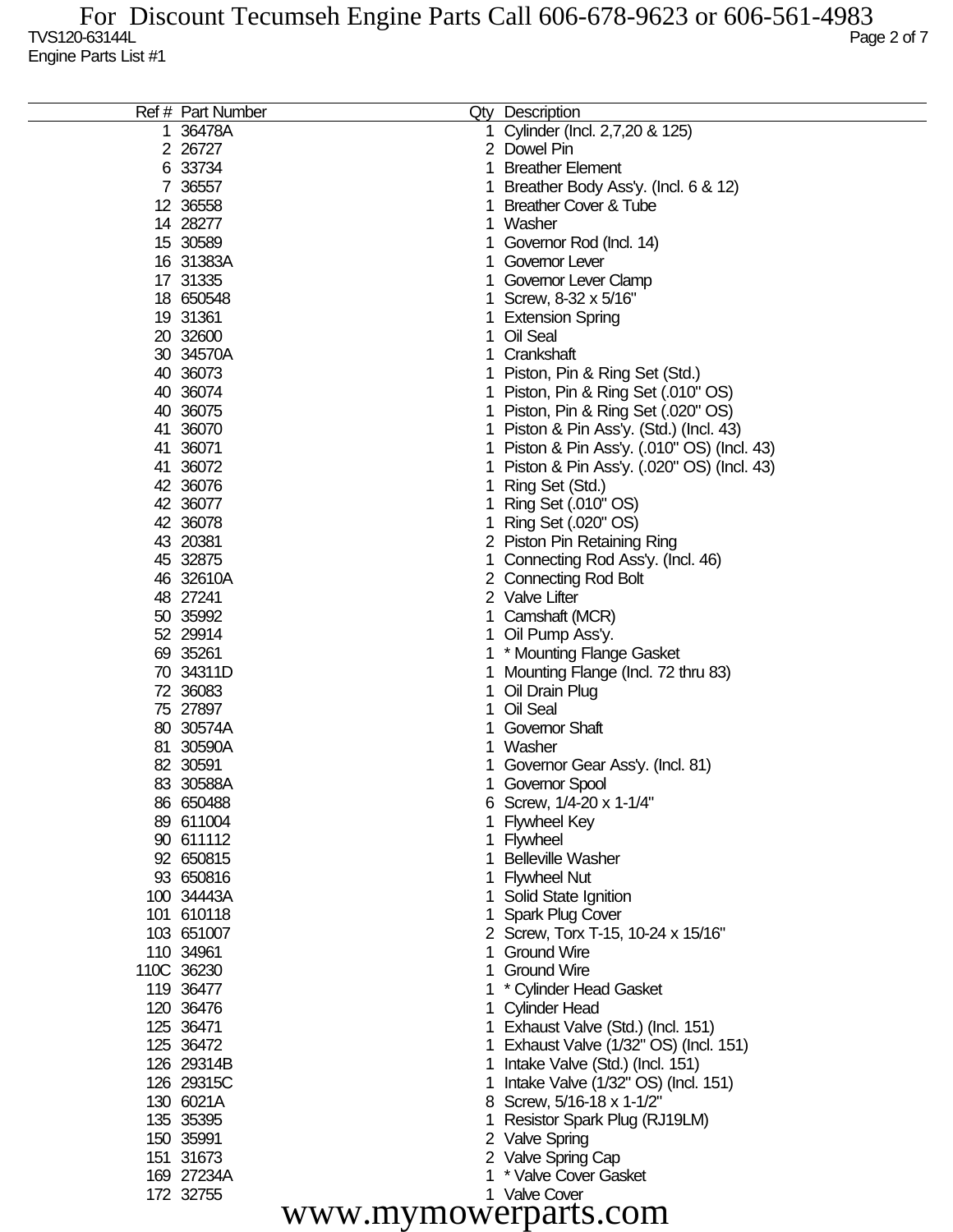| Ref # Part Number    |   | Qty Description                                                  |  |  |  |
|----------------------|---|------------------------------------------------------------------|--|--|--|
| 174 30200            |   | 2 Screw, 10-24 x 9/16"                                           |  |  |  |
| 178 29752            |   | 2 Nut & Lock Washer, 1/4-28                                      |  |  |  |
| 179 30593            | 1 | <b>Retainer Clip</b>                                             |  |  |  |
| 182 6201             |   | 2 Screw, 1/4-28 x 7/8"                                           |  |  |  |
| 184 26756            |   | * Carburetor To Intake Pipe Gasket                               |  |  |  |
| 185 31384A           |   | Intake Pipe (Incl. 224)                                          |  |  |  |
| 186 34337            | 1 | Governor Link                                                    |  |  |  |
| 189 650839           |   | 2 Screw, 1/4-20 x 3/8"                                           |  |  |  |
| 191 36559            |   | S.E. Brake Bracket (Incl. 195)                                   |  |  |  |
| 195 610973           | 1 | Terminal                                                         |  |  |  |
| 200 33131A           |   | Control Bracket (Incl. 202 thru 206)                             |  |  |  |
| 202 36482            |   | <b>Compression Spring</b>                                        |  |  |  |
| 203 31342            |   | <b>Compression Spring</b>                                        |  |  |  |
| 204 650549           |   | Screw, 5-40 x 7/16"                                              |  |  |  |
| 205 650777           |   | Screw, 6-32 x 21/32"                                             |  |  |  |
| 206 610973           |   | Terminal                                                         |  |  |  |
| 207 34336            | 1 | <b>Throttle Link</b>                                             |  |  |  |
| 209 30200            |   | 2 Screw, 10-24 x 9/16"                                           |  |  |  |
|                      |   |                                                                  |  |  |  |
| 210 27793            |   | <b>Conduit Clip</b>                                              |  |  |  |
| 211 28942            |   | Screw, 10-32 x 3/8"                                              |  |  |  |
| 223 650451           |   | 2 Screw, 1/4-20 x 1"                                             |  |  |  |
| 224 34690A           |   | * Intake Pipe Gasket                                             |  |  |  |
| 238 650806           |   | 2 Screw, 10-32 x 5/8"                                            |  |  |  |
| 239 34338            |   | * Air Cleaner Gasket                                             |  |  |  |
| 240 34858            |   | Air Cleaner Body                                                 |  |  |  |
| 245 34340            | 1 | Air Cleaner Filter                                               |  |  |  |
| 260 35484            |   | <b>Blower Housing</b>                                            |  |  |  |
| 261 30200            |   | 2 Screw, 10-24 x 9/16"                                           |  |  |  |
| 262 650831           |   | 2 Screw, 1/4-20 x 1/2"                                           |  |  |  |
| 275 36473            |   | Muffler (Incl. 277)                                              |  |  |  |
| 277 650988           |   | 2 Screw, 1/4-20 x 2-5/16"                                        |  |  |  |
| 285 35000A           |   | <b>Starter Cup</b>                                               |  |  |  |
| 287 650926           |   | 2 Screw, 8-32 x 21/64"                                           |  |  |  |
| 290 30705            |   | <b>Fuel Line</b>                                                 |  |  |  |
| 292 26460            |   | 2 Fuel Line Clamp                                                |  |  |  |
| 300 34476A           |   | Fuel Tank (Incl. 292 & 301)                                      |  |  |  |
| 301 33032            |   | 1 Fuel Cap                                                       |  |  |  |
| 305 35577            |   | 1 Oil Fill Tube                                                  |  |  |  |
| 306 34265            |   | * "O"-Ring                                                       |  |  |  |
| 307 35499            |   | "O"-Ring                                                         |  |  |  |
| 309 650562           |   | Screw, 10-32 x 1/2"                                              |  |  |  |
| 310 35578            |   | <b>Dipstick</b>                                                  |  |  |  |
| 313 34080            |   | Spacer                                                           |  |  |  |
| 324 33177            |   | Terminal                                                         |  |  |  |
| 327 35392            |   | <b>Starter Plug</b>                                              |  |  |  |
| 370A 36261           |   | <b>Lubrication Decal</b>                                         |  |  |  |
| 380 632099           |   | Carburetor (Incl. 184)                                           |  |  |  |
| 390 590694           |   | 1 Rewind Starter (NOTE: This engine could have been built        |  |  |  |
|                      |   | with 590686 starter. Refer to the design of the air intake       |  |  |  |
|                      |   | louvers for part identification. Individual starter parts do not |  |  |  |
|                      |   |                                                                  |  |  |  |
|                      |   | interchange.)                                                    |  |  |  |
| 400 36481            |   | 1 * Gasket Set (Incl. items marked PK i n notes) Incl. part #'s  |  |  |  |
|                      |   | 26756 (1), 27234A (1), 33735 (1), 34265 (1), 34338 (1),          |  |  |  |
|                      |   | 34690A (1), 35261 (1), 36477 (1)                                 |  |  |  |
|                      |   |                                                                  |  |  |  |
| 420 730225           |   | 1 SAE 30 4-Cycle Engine Oil (Quart)                              |  |  |  |
| 514 36458            |   | Brake Lock Out Devise (Incl. 515)                                |  |  |  |
| 515 650926           |   | 1 Screw, 8-32 x 21/64"                                           |  |  |  |
| www.mymowerparts.com |   |                                                                  |  |  |  |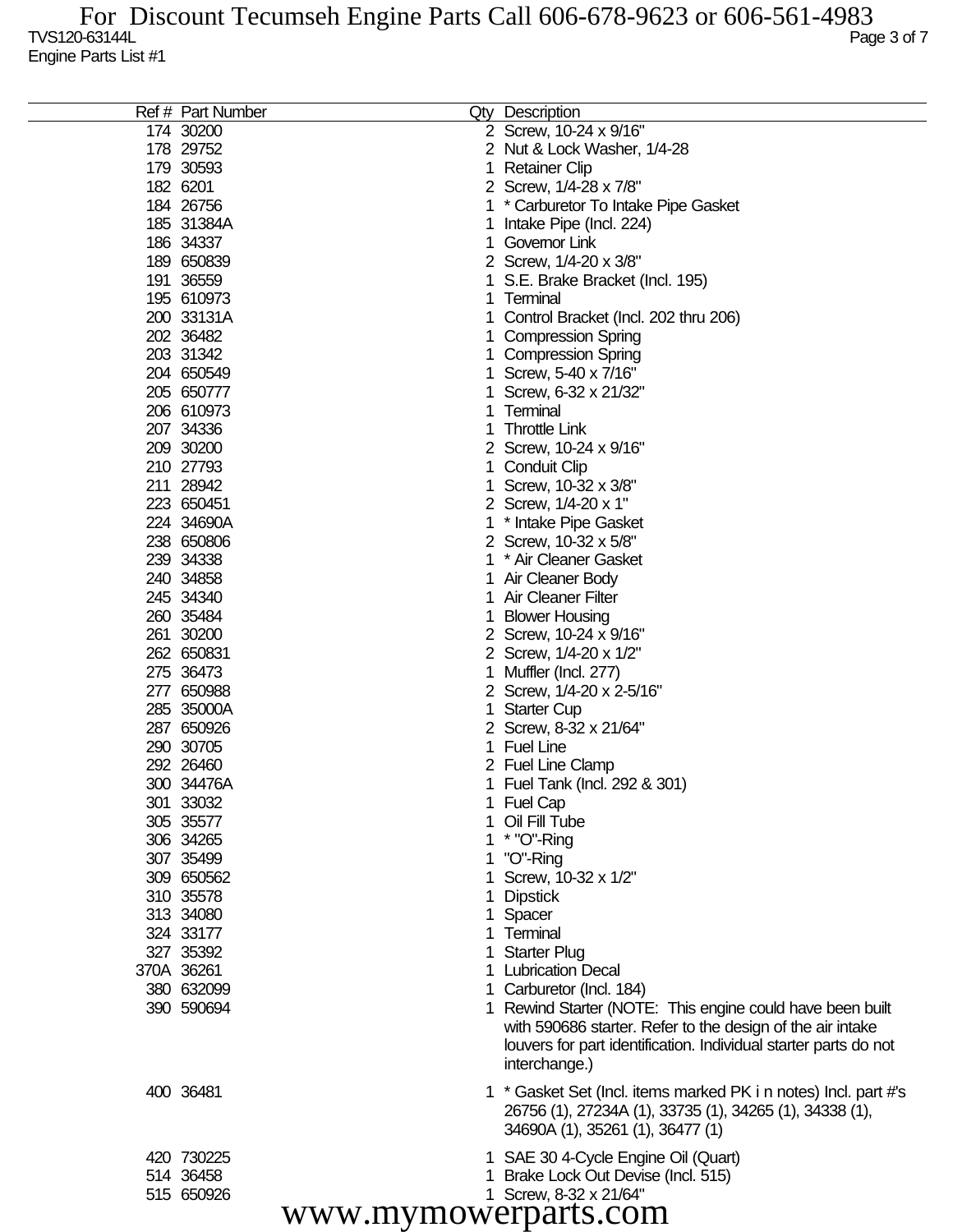$T$ VS120-63144L Page 4 of 7 Engine Parts List #2 For Discount Tecumseh Engine Parts Call 606-678-9623 or 606-561-4983



www.mymowerparts.com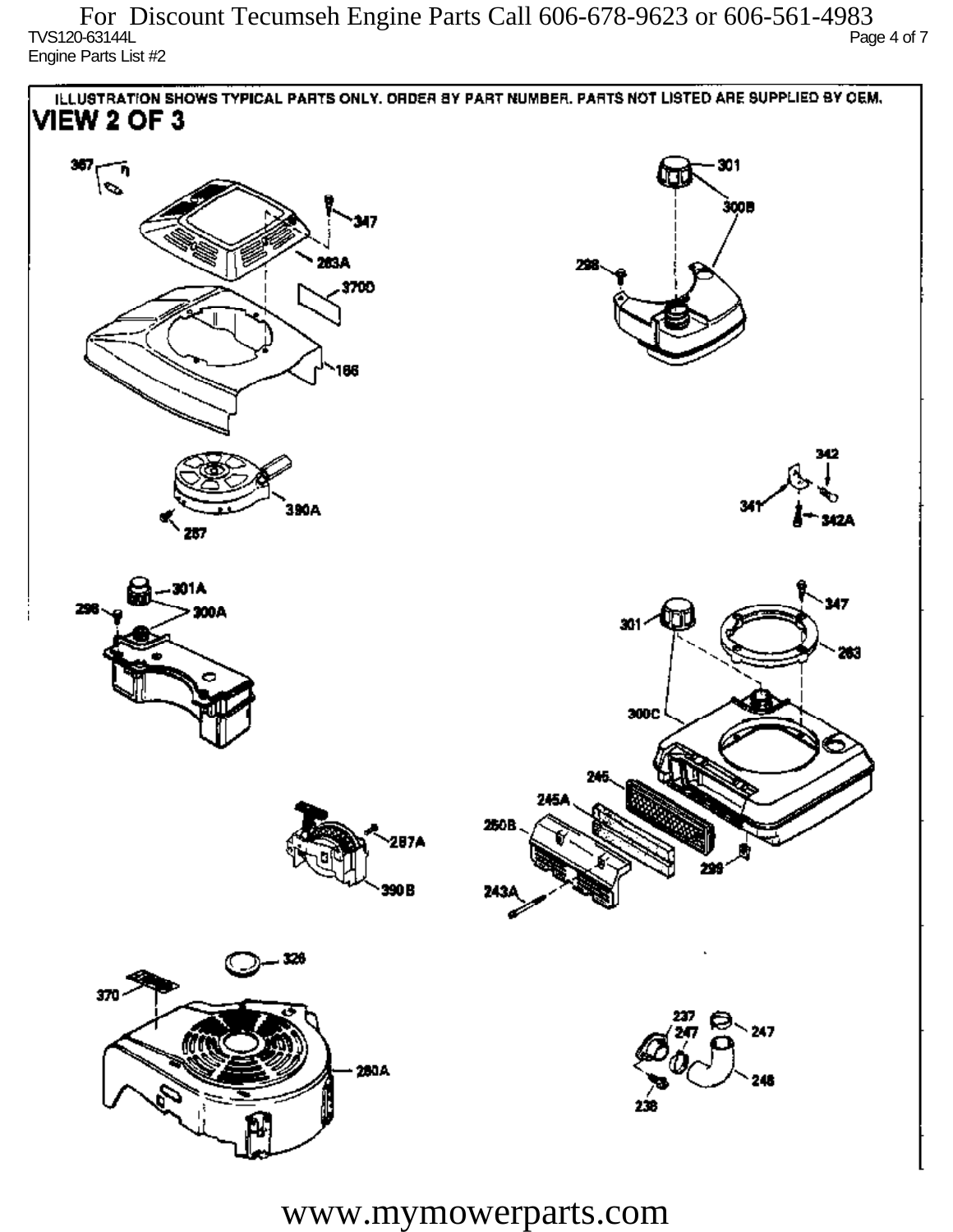TVS120-63144L Page 5 of 7 Engine Parts List #2 For Discount Tecumseh Engine Parts Call 606-678-9623 or 606-561-4983

| Ref # Part Number | Qtv | Description                                                                                                                                                                                                  |
|-------------------|-----|--------------------------------------------------------------------------------------------------------------------------------------------------------------------------------------------------------------|
| 92 650815         |     | <b>Belleville Washer</b>                                                                                                                                                                                     |
| 110C 36230        |     | 1 Ground Wire                                                                                                                                                                                                |
| 191 36559         |     | 1 S.E. Brake Bracket (Incl. 195)                                                                                                                                                                             |
| 238 650806        |     | 2 Screw, 10-32 x 5/8"                                                                                                                                                                                        |
| 245 34340         |     | 1 Air Cleaner Filter                                                                                                                                                                                         |
| 287 650926        |     | 2 Screw, 8-32 x 21/64"                                                                                                                                                                                       |
| 298 28763         |     | 3 Screw, 10-32 x 35/64"                                                                                                                                                                                      |
| 301 33032         |     | 1 Fuel Cap                                                                                                                                                                                                   |
| 370A 36261        |     | 1 Lubrication Decal                                                                                                                                                                                          |
| 390 590694        |     | 1 Rewind Starter (NOTE: This engine could have been built<br>with 590686 starter. Refer to the design of the air intake<br>louvers for part identification. Individual starter parts do not<br>interchange.) |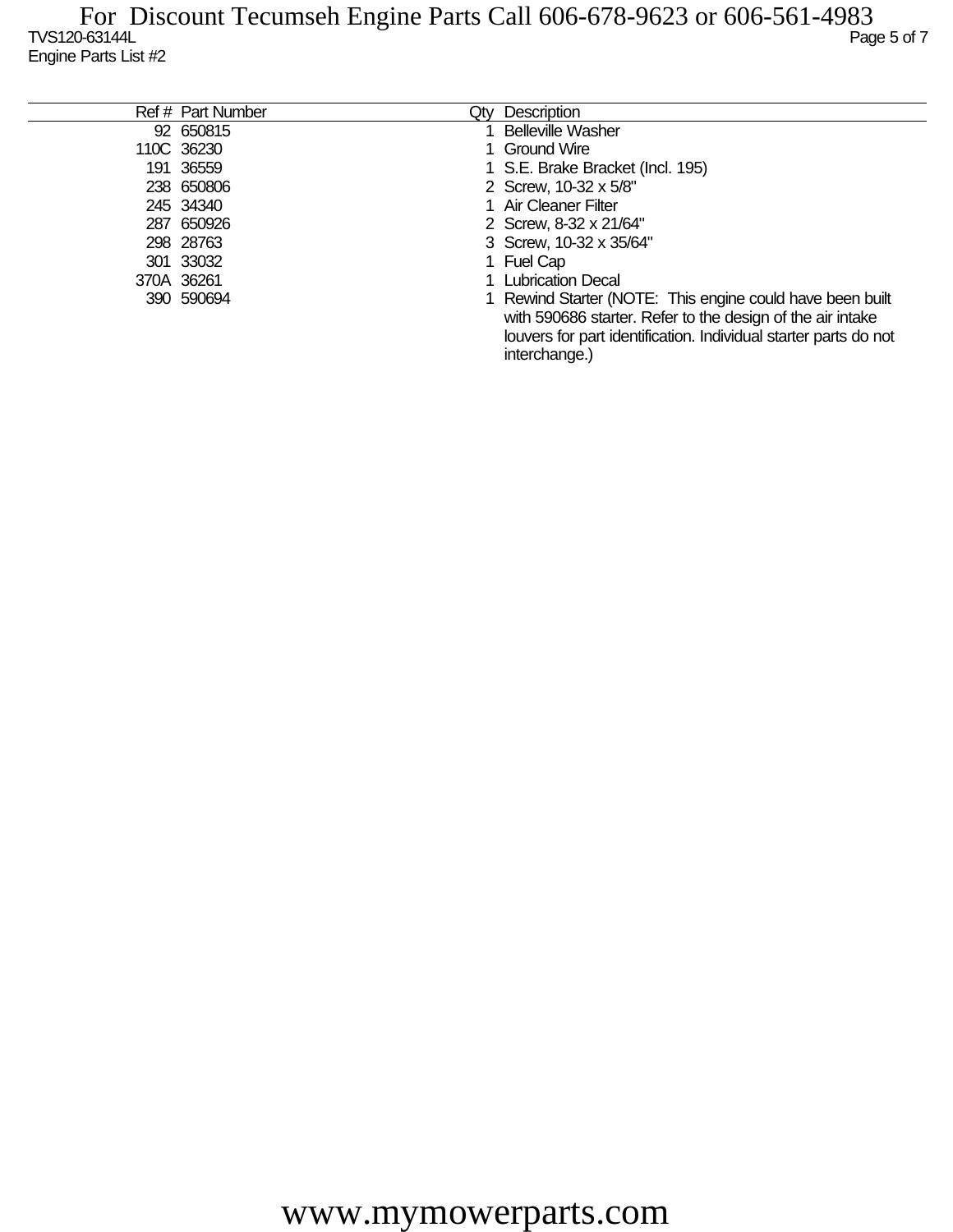$\overline{C}$  TVS120-63144L Page 6 of 7 Engine Parts List #3 For Discount Tecumseh Engine Parts Call 606-678-9623 or 606-561-4983



www.mymowerparts.com